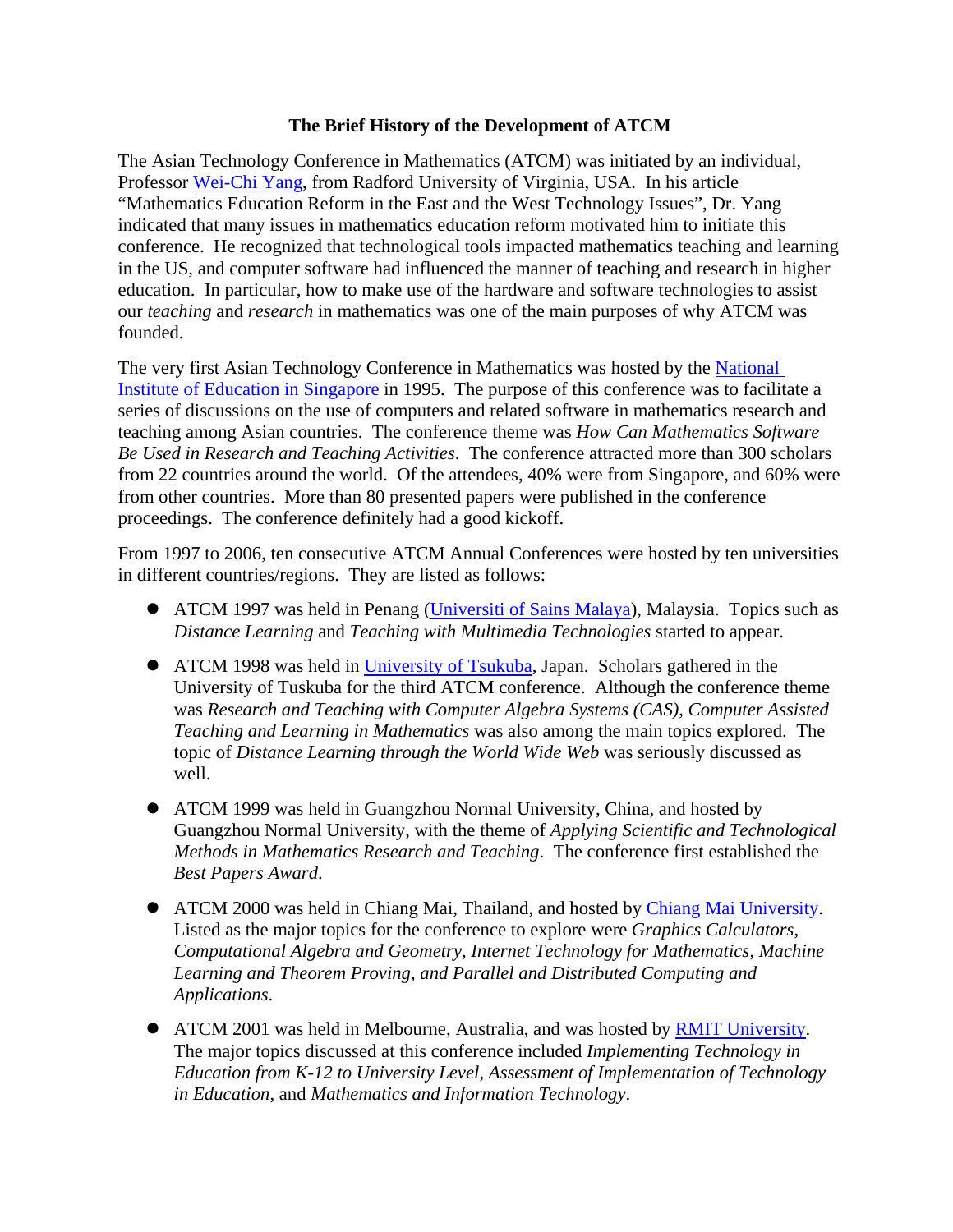- ATCM 2002 was held in Melaka, Malaysia, and hosted by [Multimedia University.](http://fist2.mmu.edu.my/%7Efist/) The conference theme was *Multimedia for the Advancement of Mathematics*. At this year's conference, suggested by the host University, *Multimedia Distance Learning* was added as one of the major topics under discussion. More than 300 scholars attended the conference. The number of attendees was about the same as those at the previous conferences. More than 90 presented papers were published in the Conference Proceedings.
- ATCM 2003 was held in Hsin-Chu, Taiwan, and hosted by [Chung Hua University](http://www.math.chu.edu.tw/English/index.htm). This was the first time for Taiwan to organize the ATCM Conference. Like the host universities of the previous ATCM conferences, it was obvious that Chung Hua University made great efforts to make the conference a success. This made clear that ATCM was the most important conference in the field of technology application in mathematics research and teaching in Asia. This year's conference attracted experts in this field from all over the world, and provided opportunities for Taiwanese experts in this field to exchange ideas and experiences with the conference attendees.
- ATCM 2004 was held in Singapore, and hosted by [the National Institute of Education](http://math.nie.edu.sg/) and Nanyang Technological University. The conference theme was *Technology in Mathematics: Engaging Learners, Empowering Teachers, and Enabling Research*. The conference attracted over 400 participants around the world.
- ATCM 2005 was held in Cheong-Ju, South Korea, and hosted by Korea National [University of Education](http://math.knue.ac.kr/bbs/zboard.php?id=im). The conference theme was *Enriching Technology in Enhancing Mathematics for All*.
- ATCM 2006 was held in Hong Kong, and hosted by the Hong Kong Polytechnic [University.](http://www.polyu.edu.hk/%7Eama/) The conference theme was *Advancing and Fostering Mathematical Sciences and Education through Technology*.
- The ATCM Conference was conducted in Taiwan for the second time in 2007. ATCM 2007 was hosted by the [National Tsing Hua University.](http://www.math.nthu.edu.tw/enmain.php) The conference theme was *Making Mathematics Fun, Accessible and Challenging through Technology*. The size and reputation of the speakers' team has surpassed the records of all previous conferences. The Electronic Proceedings of ATCM 2007 is now available at this site, <http://atcm.mathandtech.org/EP2007/EP2007.htm>.

The 13<sup>th</sup> Asian Technology Conference in Mathematics ([ATCM 2008](http://atcm.mathandtech.org/)) will be held at [SuanSunandha Rajabhat University,](http://www.ssruic.com/) Bangkok, Thailand during December 15-19, 2008. The local organizing committee visited the ATCM 2007 and promised they will bring in participants not only from Thailand but also nearby countries such as Vietnam, Cambodia, Lao and etc. As a result, we expect to attract over 300 participants from over 26 countries around the world.

Indeed, we are in the cross road of integrating evolving technological tools into teaching and research in mathematics. The adoption of technology varies from country to country. Many people wonder if students from some countries did so well in the Program for International Student Assessment [\(PISA](http://www.pisa.oecd.org/pages/0,2987,en_32252351_32235731_1_1_1_1_1,00.html)), where is the role of technology? Some will say-It is not simply how well students can perform in a test, it is how they can explore mathematics (if